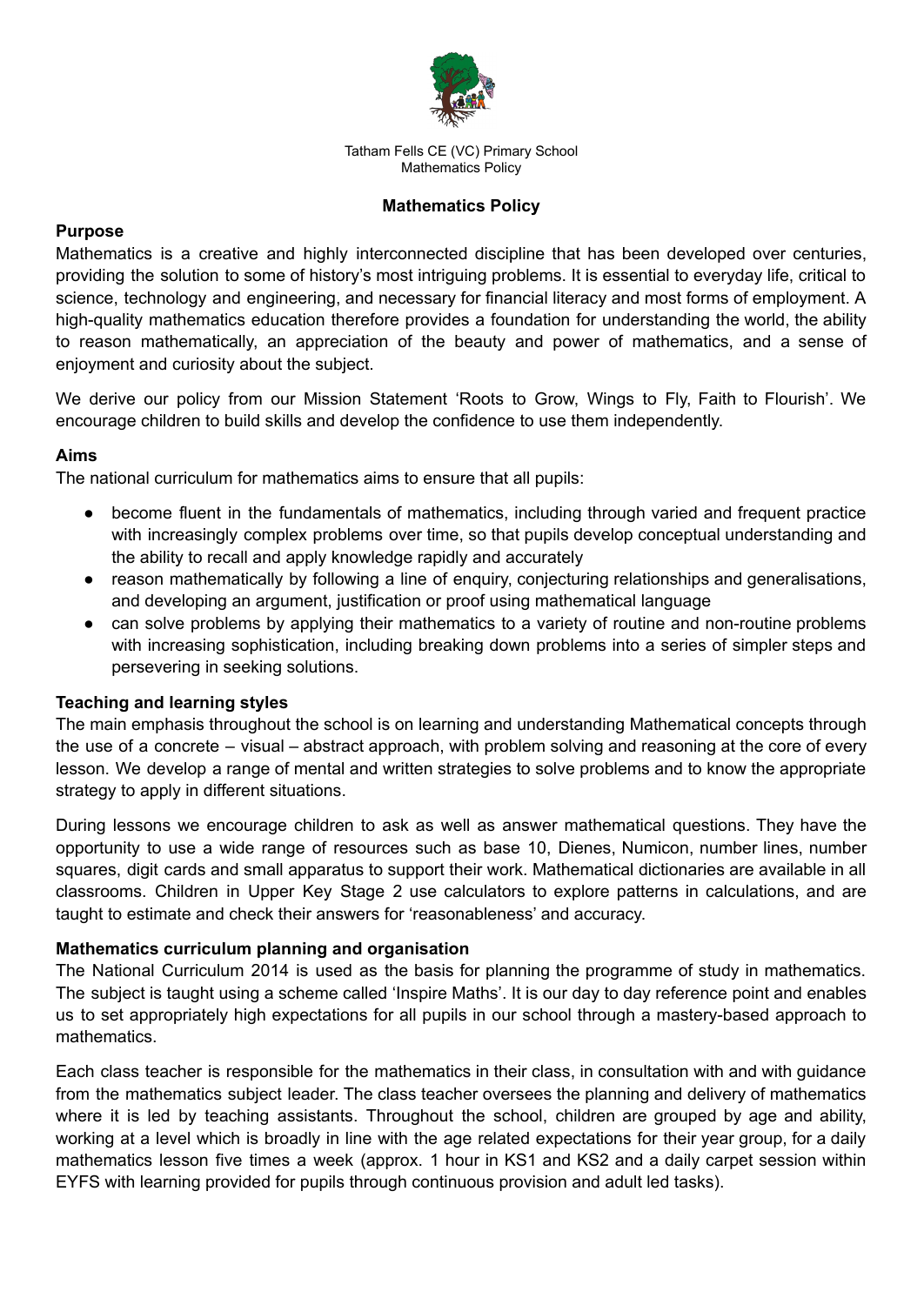

Long and medium term plans are provided within the scheme as a series of units to be delivered throughout the year. The coverage is mapped against National Curriculum 2014 objectives and sufficient time is then allowed for consolidation and assessment, as well as a focus on those areas of National Curriculum 2014 not addressed as part of Inspire Maths.

Daily lessons are planned using the school's agreed methods of adapting and annotating within a text book while referring to the Inspire Maths guidance and supporting documents.

Each lesson will include some teacher led activities (often using a textbook or interactive whiteboard, combined with practical tasks and games), some guided practice questions (usually completed in maths journals) and some independent 'practice book' work. Children are also encouraged to record their ideas in response to open ended problem solving and thinking skill activities in their maths journals.

In the Foundation Stage, the mathematical aspects of the children's work are related to the objectives set out in the EYFS statutory framework, which underpin the curriculum planning for children aged three to five. All the children are given ample opportunity to develop their understanding of number, measurement, pattern, shape and space through varied activities that allow them to enjoy, explore, practise and talk confidently about mathematics. In the Foundation Stage, Mathematical understanding is initially developed through stories, songs, games and imaginative play as well as 'Numicon 'and other apparatus for counting and sorting.

### **Progression of Written Calculations**

Progression of written calculation is guided by the Written Calculation policies (see **Appendix A**) and each individual teacher's professional judgement.

### **Special Educational Needs, Disability and Intervention**

Equal opportunities are a fundamental principle in this school and the mathematics programme is in line with the school's statement of equal opportunities for all our children as their right of entitlement.

Special Educational Needs are accounted for in the SEND policy. In brief, School Education Plans are drawn up for those children on the special needs register with the guidance of the SENDCO and reviewed on a termly basis. All teaching staff are aware of the targets set and support children to achieve these in their work. Separate intervention sessions are timetabled for children who need additional support in mathematics.

Within each mathematics lesson, resources and visual guidance are used to support pupils as they all work to complete the same core tasks, with further challenges to enable children to develop their understanding in different contexts. The children's performance within lessons is monitored and children receive targeted intervention where gaps in understanding are found.

For able, gifted and talented children, teaching staff plan activities that provide appropriate challenges: looking for opportunities to extend and enrich the mathematical curriculum offered to able pupil.

### **Marking**

Work in mathematics should be closely monitored by the teaching staff. The marking policy provides guidance on how staff should mark within mathematics. Essentially, marking and feedback should usually take place within class sessions, however this won't always be written.

Research has shown that when pupils mark their own work, they recognise their mistakes more readily and can begin to devise their own next steps in learning. When this happens, pupils will mark in purple pen and also write any corrections in purple.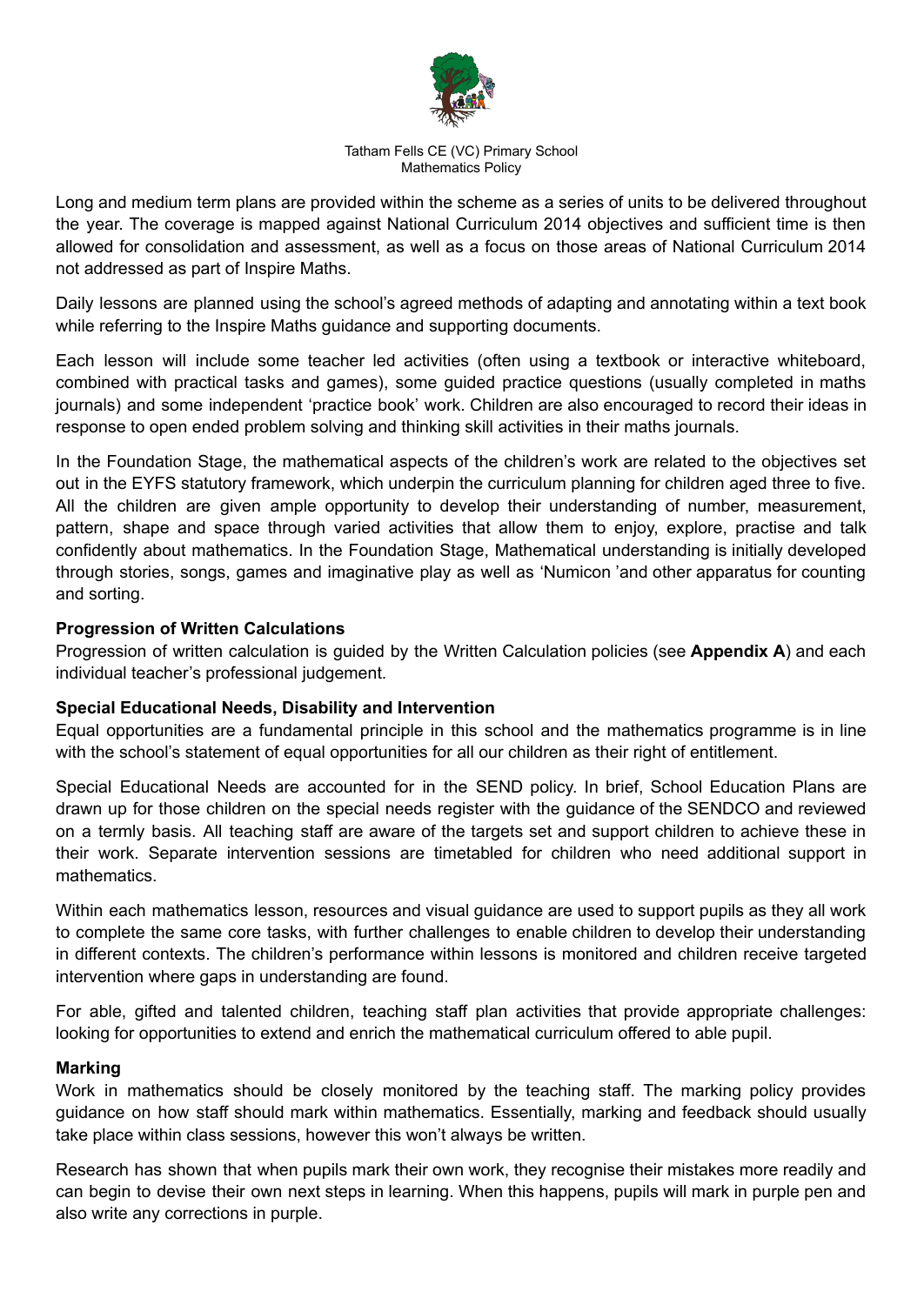

Where appropriate, adult-led next steps are indicated in green and children are asked to work on these during the next lesson.

### **Assessment and recording**

Teachers are expected to make regular assessments of each child's progress and to record these systematically. Assessment in mathematics takes the form of long-term (summative), medium-term and short-term.

Summative assessment includes a baseline assessment in EYFS followed by moderated judgements against the Early Years Outcomes for Number and Shape, Space & Measure and end of Key Stage testing in KS1 and KS2 (SATS).

Year 4 pupils will also be tested on their times tables knowledge through the introduction of a new statutory Government assessment.

Medium-term assessments are used to measure progress against key objectives from the National Curriculum 2014. We use the class record of the key objectives (KLIPS) as the recording format for this.

Summative assessment materials are used at the end of each term to track progress against school and national targets.

Short-term formative assessments are used to adjust daily plans. These short-term assessments are closely matched to the teaching objectives.

### **Resources and training**

It is the responsibility of the maths Subject Leader to make sure that resources are sufficient to enable engaging and challenging lessons to be taught. This should be done through regular monitoring of resources against curriculum overviews and discussions with staff to identify areas of specific need.

All teachers have maths resources within their classrooms. Additionally, centrally used resources are housed in the cupboard outside Key Stage 2.

If specific subject training is required, the head/subject leader will arrange staff meeting time for peer training or organise for the member of staff to attend a training session.

### **Monitoring and review**

Monitoring of the standards of children's work and of the quality of teaching in mathematics is the responsibility of the mathematics subject leader. The work of the mathematics subject leader also involves supporting colleagues in the teaching of mathematics, being informed about current developments in the subject, and providing a strategic lead and direction for the subject in the school. Their findings set an area of focus for the future and feed into the School Action/Development Plan.

A named member of the school's governing body is briefed to oversee the teaching of numeracy. This governor meets regularly with the subject leader to review progress and observe lessons in both key stages.

### **Homework**

Children in EYFS and Year 1 do not receive written homework tasks. Year 2 are expected to learn times tables, but may receive homework later in the school year, as they begin to prepare to move to Key Stage 2.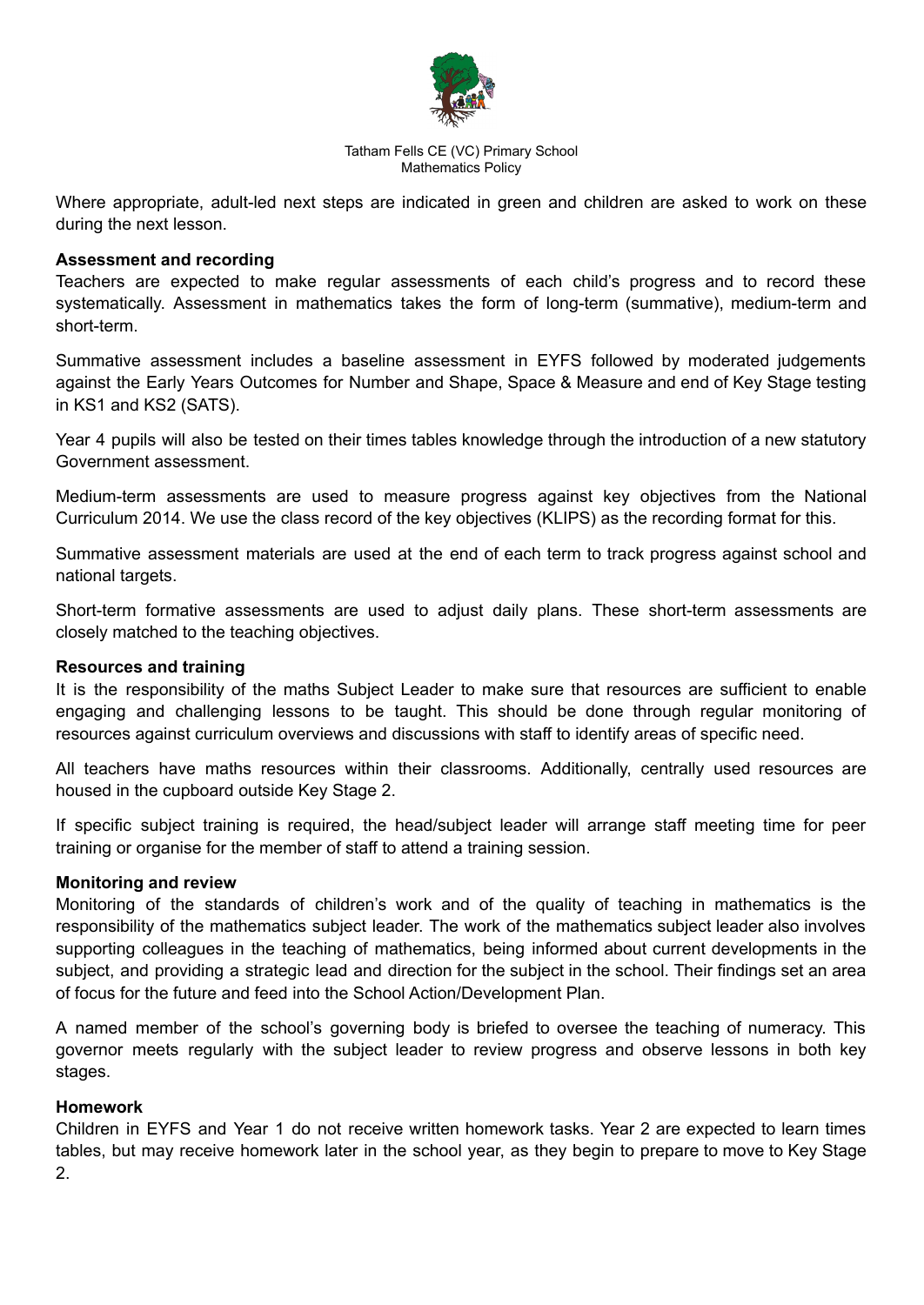

Each week, children in Key Stage 2 are allocated tasks online using an online maths programme and may be sent various tasks home each week.

# **Tatham Fells CE (VC) Primary School**

# **Mathematics Policy**

Signed (Headteacher): Fiona Ip

Signed (On behalf of the Governing Body): Helen Wilkinson

Date: January 2022

Review date: January 2025